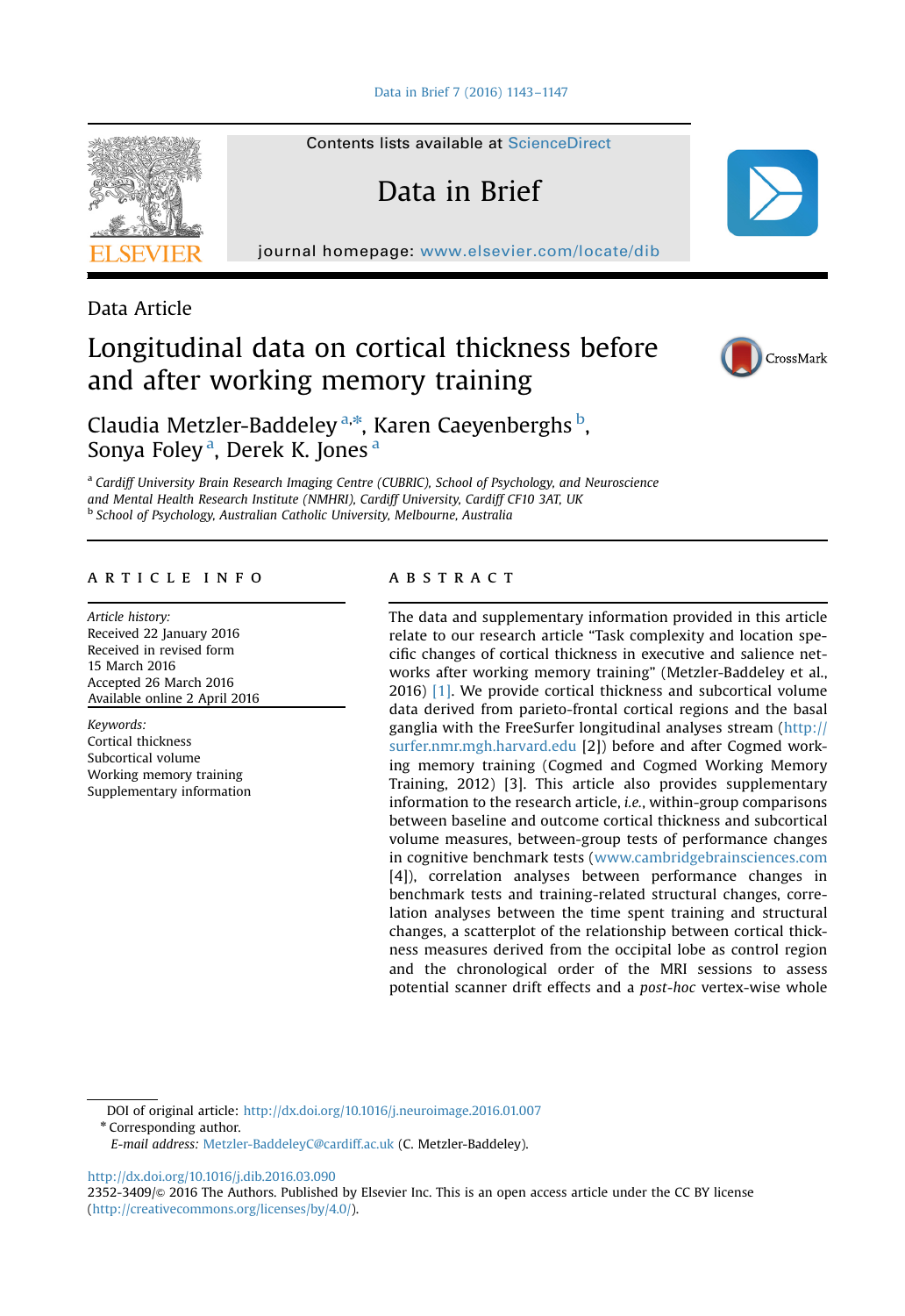brain analysis with FreeSurfer Qdec ([https://surfer.nmr.mgh.har](https://surfer.nmr.mgh.harvard.edu/fswiki/Qdec) [vard.edu/fswiki/Qdec](https://surfer.nmr.mgh.harvard.edu/fswiki/Qdec) [5]).

 $\odot$  2016 The Authors. Published by Elsevier Inc. This is an open access article under the CC BY license

(http://creativecommons.org/licenses/by/4.0/).

# Specifications Table

| Subject area                    | Psychology                                                                                                                                                                                                                                                                                      |
|---------------------------------|-------------------------------------------------------------------------------------------------------------------------------------------------------------------------------------------------------------------------------------------------------------------------------------------------|
| More specific sub-<br>iect area | Cognitive Neuroscience, Brain plasticity, Cognitive training                                                                                                                                                                                                                                    |
| Type of data                    | Tables, figures, images of results of gdec analysis                                                                                                                                                                                                                                             |
| How data was<br>acquired        | Magnetic resonance imaging and cognitive assessment. Cortical thickness and<br>subcortical volumes derived with FreeSurfer.                                                                                                                                                                     |
| Data format                     | Analyzed                                                                                                                                                                                                                                                                                        |
| Experimental<br>factors         | Longitudinal randomized controlled intervention study                                                                                                                                                                                                                                           |
| Experimental<br>features        | Longitudinal randomized controlled intervention study comparing the effects of<br>adaptive working memory training relative to non-adaptive control activities<br>$(n=20$ healthy adults per group) on cognition and MRI derived cortical thick-<br>ness indices in cognitive control networks. |
|                                 | Data source location Cardiff University Brain Research Imaging Centre, Cardiff, UK                                                                                                                                                                                                              |
| Data accessibility              | Data is provided in this article                                                                                                                                                                                                                                                                |

# Value of the data

- Transparency and comparability of research results.
- Calculation of effect sizes for future *apriori* sample size and power calculations.
- Information about potential confounding factors that may affect the interpretation of similar studies.

# 1. Data

We provide data on cortical thickness and subcortical volume in regions of interest of cognitive control networks [\[1\]](#page-4-0). These structural data were acquired on a 3 Tesla GE Magnetic Resonance Imaging (MRI) system [\[1\]](#page-4-0) and were derived with the FreeSurfer longitudinal analyses stream [\[2\].](#page-4-0)

## 2. Experimental design, materials and methods

48 healthy participants (19–40 years of age) were pseudo-randomly (with the provision to match groups for age and sex) allocated to an adaptive training or an active control group [\[1\].](#page-4-0) Both groups underwent structural MRI scanning on a 3 Tesla GE system at the Cardiff University Brain Research Imaging Center (CUBRIC) as well as cognitive assessment [\[4\]](#page-4-0) before and after two months of working memory training (40 sessions in total) [\[3\].](#page-4-0) The training group performed the working memory tasks in an adaptive way, i.e., training demands increased with performance levels whilst the control group performed the same tasks but in a non-adaptive way, i.e., task difficulty was held at a low level and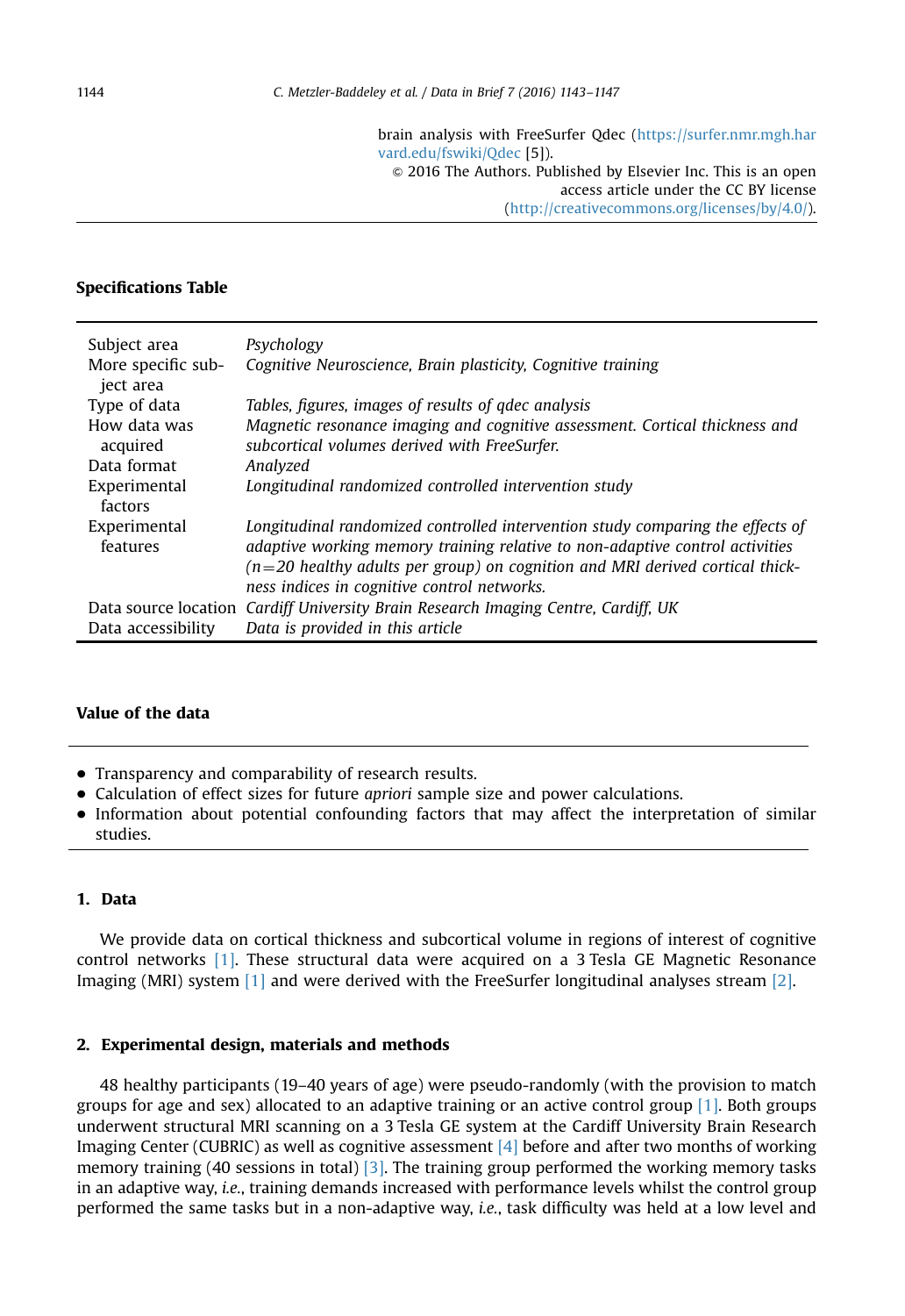never exceeded an item span of 3. Participants could train from home and their progress and compliance was monitored throughout the training time. Eight participants dropped out so the final sample size for both groups was  $n=20$  each ( $n=40$  in total). Training-related changes in working memory span and executive functioning as well as in cortical thickness and subcortical volume in regions of interest of cognitive control networks (executive, salience, basal ganglia networks) were assessed. Cortical thickness and subcortical volume indices were derived with the FreeSurfer longitudinal analyses stream [\[2\]](#page-4-0). Training-specific effects were investigating with group by time interaction effects in the structural and cognitive outcome measures [\[6,7\]](#page-4-0) (Tables 1 and 2). Brain-function relationships and potential artefacts in the MRI data due to scanner drift effects were studied with correlational analyses (Fig. 1 and [Tables 3](#page-3-0) and [4\)](#page-3-0).



Fig. 1. Plots the relationship between average cortical thickness measures in the right occipital lobe as a control region that was not expected to change with the intervention and the chronological order of the acquired MRI scans. There was no evidence of a drift in scanner acquisition across the MRI sessions.

#### Table 1

The results of the post-hoc paired t-tests  $[t(19)-$ value and p-value in brackets] comparing average cortical thickness indices before and after the two months training for each group (adaptive training and control group) separately.

|                                                                                                                   | Training $(n=20)$<br>$t(19)$ -statistic (p-value)                   | Control $(n=20)$                                                 |
|-------------------------------------------------------------------------------------------------------------------|---------------------------------------------------------------------|------------------------------------------------------------------|
| Right pars triangularis<br>Right pars opercularis<br>Right caudal middle frontal<br>Left pallidum<br>Right insula | 0.89(0.38)<br>1.44(1.67)<br>2.26(0.03)<br>2.53(0.026)<br>2.28(0.03) | 4.1(0.001)<br>1.5(0.14)<br>1.1(0.29)<br>0.36(0.72)<br>0.29(0.77) |
| Left anterior cingulate                                                                                           | 1.9(0.07)                                                           | 0.95(0.35)                                                       |

#### Table 2

Summary of non-significant results of independent t-tests of absolute changes (difference scores between post and pretraining performance scores) in performance in cognitive benchmark tests.

|                         | $t(38)$ -value | p-value |
|-------------------------|----------------|---------|
| Double trouble          | 0.48           | 0.64    |
| Grammatical reasoning   | $-1.13$        | 0.26    |
| Tree task               | $-0.65$        | 0.52    |
| Odd one out             | 0.71           | 0.48    |
| Self-ordered search     | 0.15           | 0.88    |
| Automated symmetry span | 1.16           | 0.25    |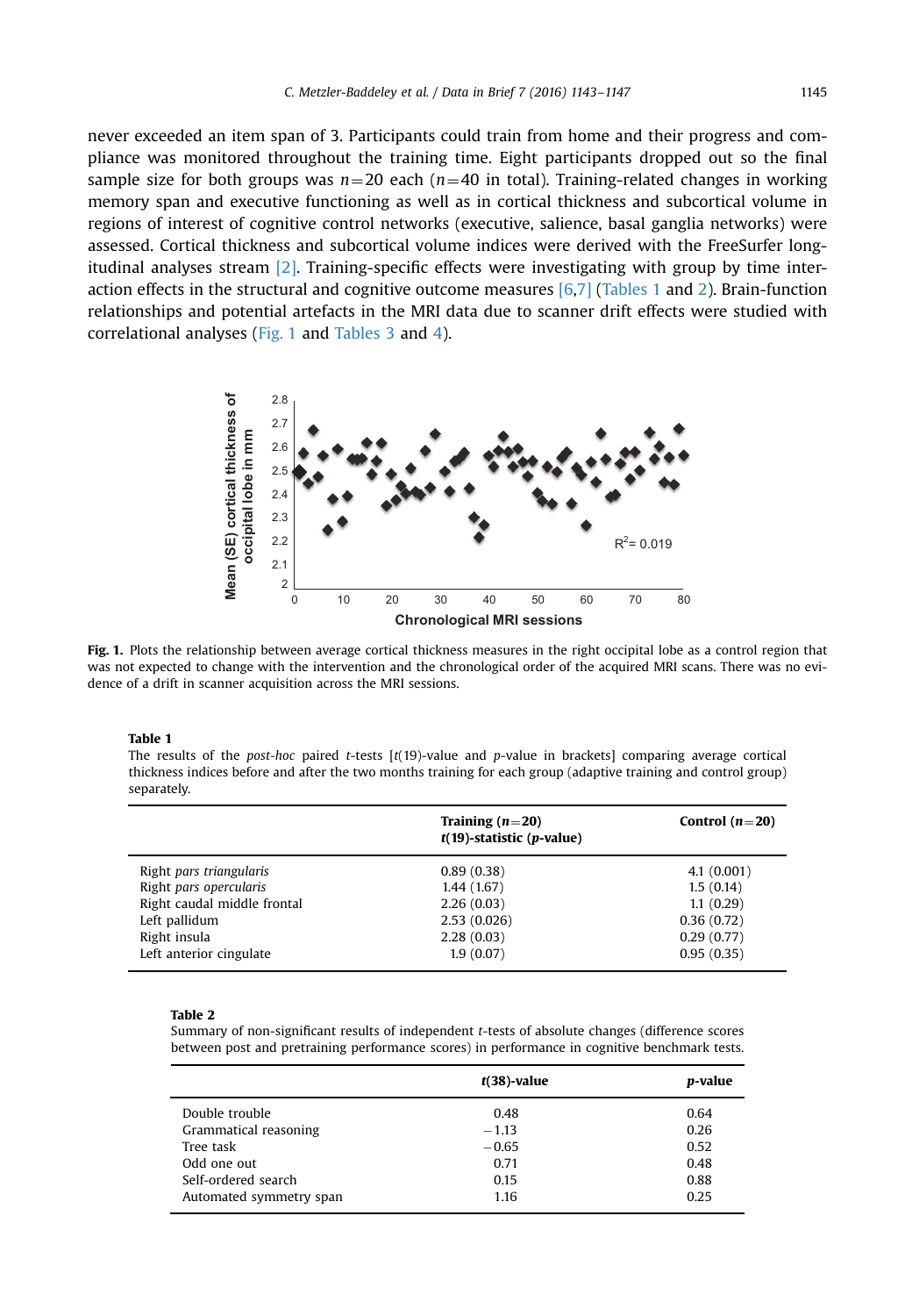## <span id="page-3-0"></span>Table 3

Spearman's rho correlation coefficient  $\rho$  (p-values) between performance changes in the backwards digit span and spatial span tasks and changes in cortical thickness in the right caudal middle frontal gyrus, the right pars triangularis and the right insula and changes in subcortical volume in the left pallidum for the training and the control group ( $n=20$ ).

|                             | Backwards digit span | Spatial span  |
|-----------------------------|----------------------|---------------|
| Training group              |                      |               |
| Right caudal middle frontal | 0.03(0.9)            | 0.02(0.92)    |
| Right pars triangularis     | $-0.11(0.64)$        | $-0.01(0.95)$ |
| Right insula                | $-0.63(0.003)$       | 0.27(0.24)    |
| Left pallidum               | $-0.32(0.17)$        | 0.37(0.11)    |
| Control group               |                      |               |
| Right caudal middle frontal | 0.32(0.16)           | $-0.08(0.74)$ |
| Right pars triangularis     | $-0.09(0.69)$        | 0.32(0.16)    |
| Right insula                | $-0.18(0.43)$        | $-0.11(0.66)$ |
| Left pallidum               | $-0.11(0.64)$        | $-0.18(0.45)$ |

## Table 4

l,

The Pearson correlation coefficients  $r$  (p-value) between the average time spent on training and changes in cortical thickness/ subcortical volume across all regions of interest. There were no significant correlations at Bonferroni corrected level of significance ( $p < 0.0015$ ).

| Pearson correlation coefficient r (p-<br>value)           | Average active time per training<br>session |
|-----------------------------------------------------------|---------------------------------------------|
| Change in cortical thickness in ROIs on left hemisphere   |                                             |
| Caudal anterior cingulate                                 | 0.041(0.8)                                  |
| Caudal middle frontal                                     | $-0.028(0.86)$                              |
| Inferiorparietal                                          | 0.234(0.15)                                 |
| Parsopercularis                                           | 0.202(0.21)                                 |
| Parsorbitalis                                             | 0.232(0.15)                                 |
| Parstriangularis                                          | 0.122(0.45)                                 |
| Rostral anterior cingulate                                | $-0.047(0.77)$                              |
| Rostral middle frontal                                    | 0.210(0.19)                                 |
| Superior frontal                                          | $-0.036(0.83)$                              |
| Superior parietal                                         | 0.154(0.34)                                 |
| Supramarginal                                             | 0.115(0.48)                                 |
| Insula                                                    | 0.092(0.57)                                 |
| Change in cortical thickness ROIs on right hemisphere     |                                             |
| Caudal anterior cingulate                                 | $-0.0289(0.07)$                             |
| Caudal middle frontal                                     | 0.248(0.12)                                 |
| Inferiorparietal                                          | 0.321(0.04)                                 |
| Parsopercularis                                           | 0.099(0.54)                                 |
| Parsorbitalis                                             | 0.205(0.20)                                 |
| Parstriangularis                                          | 0.208(0.19)                                 |
| Rostral anterior cingulate                                | 0.042(0.79)                                 |
| Rostral middle frontal                                    | 0.109(0.50)                                 |
| Superior frontal                                          | 0.177(0.27)                                 |
| Superior parietal                                         | 0.198(0.22)                                 |
| Supramarginal                                             | 0.095(0.55)                                 |
| Insula                                                    | $-0.194(0.23)$                              |
| Change of subcortical volume in ROIs on left hemisphere   |                                             |
| Thalamus                                                  | 0.114(0.49)                                 |
| Caudate                                                   | 0.108(0.51)                                 |
| Putamen                                                   | 0.207(0.19)                                 |
| Pallidum                                                  | $-0.194(0.23)$                              |
|                                                           |                                             |
| Changes of subcortical volume in ROIs on right hemisphere |                                             |
| Thalamus                                                  | 0.398(0.01)                                 |
| Caudate                                                   | 0.239(0.14)                                 |
| Putamen                                                   | 0.201(0.21)                                 |
| Pallidum                                                  | $-0.114(0.48)$                              |